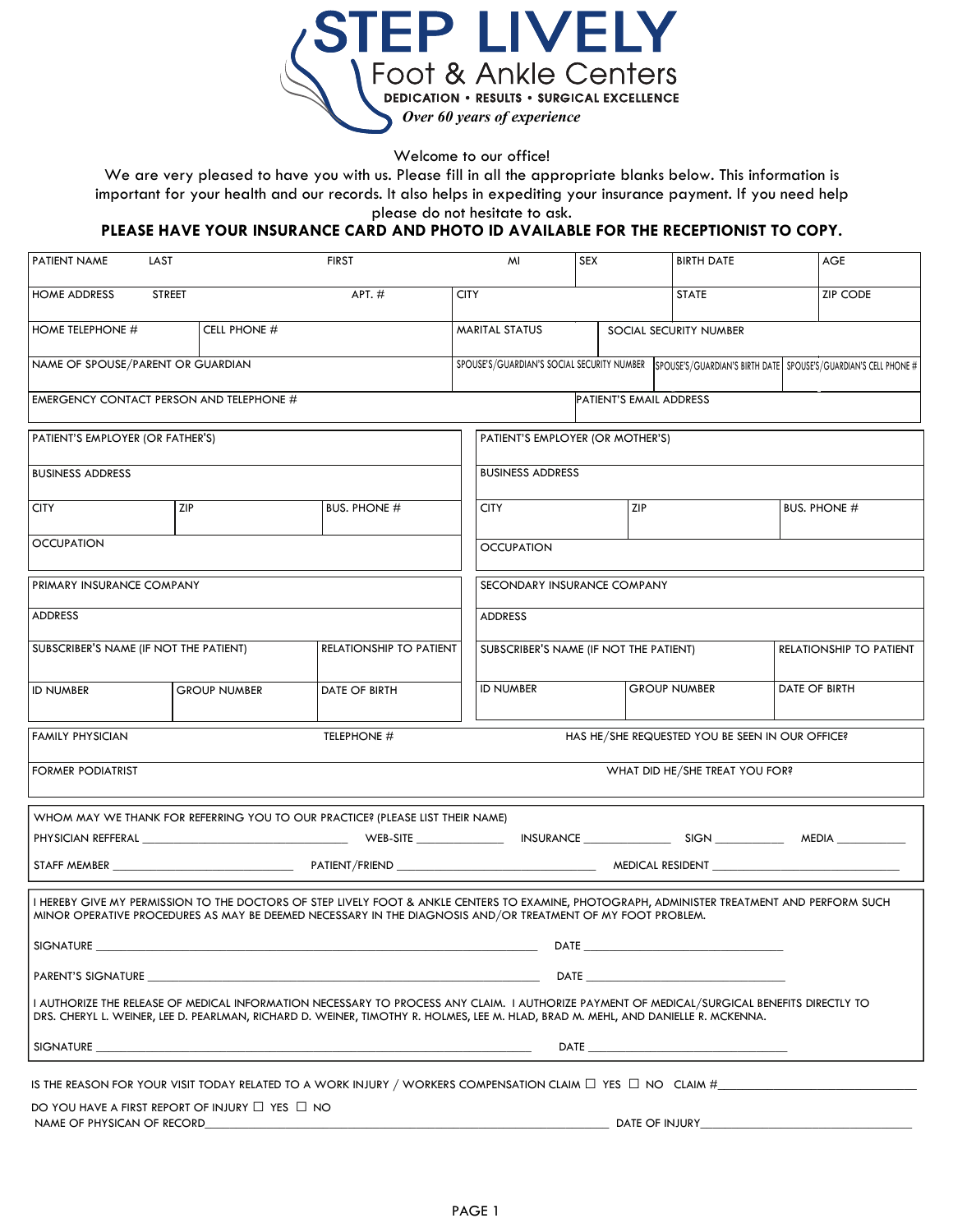| Do you have any medication allergies?                                                                                                  | Yes or No |                                                                                         |  |
|----------------------------------------------------------------------------------------------------------------------------------------|-----------|-----------------------------------------------------------------------------------------|--|
| Do you or have you ever smoked?                                                                                                        | Yes or No | If so, how long?_________________<br>If you quit, how long ago?<br><u>Lettin manual</u> |  |
| Do you have an alcohol or drug addiction?                                                                                              | Yes or No |                                                                                         |  |
| Do you have high blood pressure?                                                                                                       | Yes or No |                                                                                         |  |
| Do you have Diabetes?                                                                                                                  | Yes or No | Do you use Insulin? Yes or No                                                           |  |
| Have you ever had a heart attack or heart surgery? Yes or No When?__________________________________                                   |           |                                                                                         |  |
| Do you have Hepatitis A, B, or C?                                                                                                      | Yes or No | Which?_________________________                                                         |  |
| Do you have HIV or AIDS?                                                                                                               | Yes or No |                                                                                         |  |
| Have you ever had a blood clot?                                                                                                        | Yes or No |                                                                                         |  |
| Do you have any joint replacements?                                                                                                    | Yes or No |                                                                                         |  |
| Are your feet numb or tingly?                                                                                                          | Yes or No |                                                                                         |  |
| Have you ever had a foot or leg ulcer?                                                                                                 | Yes or No |                                                                                         |  |
| Please list any foot or ankle surgeries<br><b>Type of Surgery</b>                                                                      |           | Date of Surgery                                                                         |  |
|                                                                                                                                        |           |                                                                                         |  |
|                                                                                                                                        |           |                                                                                         |  |
| <b>Please List any Medications:</b>                                                                                                    |           |                                                                                         |  |
|                                                                                                                                        |           |                                                                                         |  |
|                                                                                                                                        |           |                                                                                         |  |
| Preferred Pharmacy Name: 1980 Mannel 2008 Manual Mannel 2008 Manual Manual Manual Manual Manual Manua Manua Ma                         |           |                                                                                         |  |
| Is there any other information you would like us to know or is there anything you would like to discuss with your doctor<br>privately? |           |                                                                                         |  |
| Are you Pregnant? Yes or No                                                                                                            |           |                                                                                         |  |
| Shoe size                                                                                                                              |           | Weight_                                                                                 |  |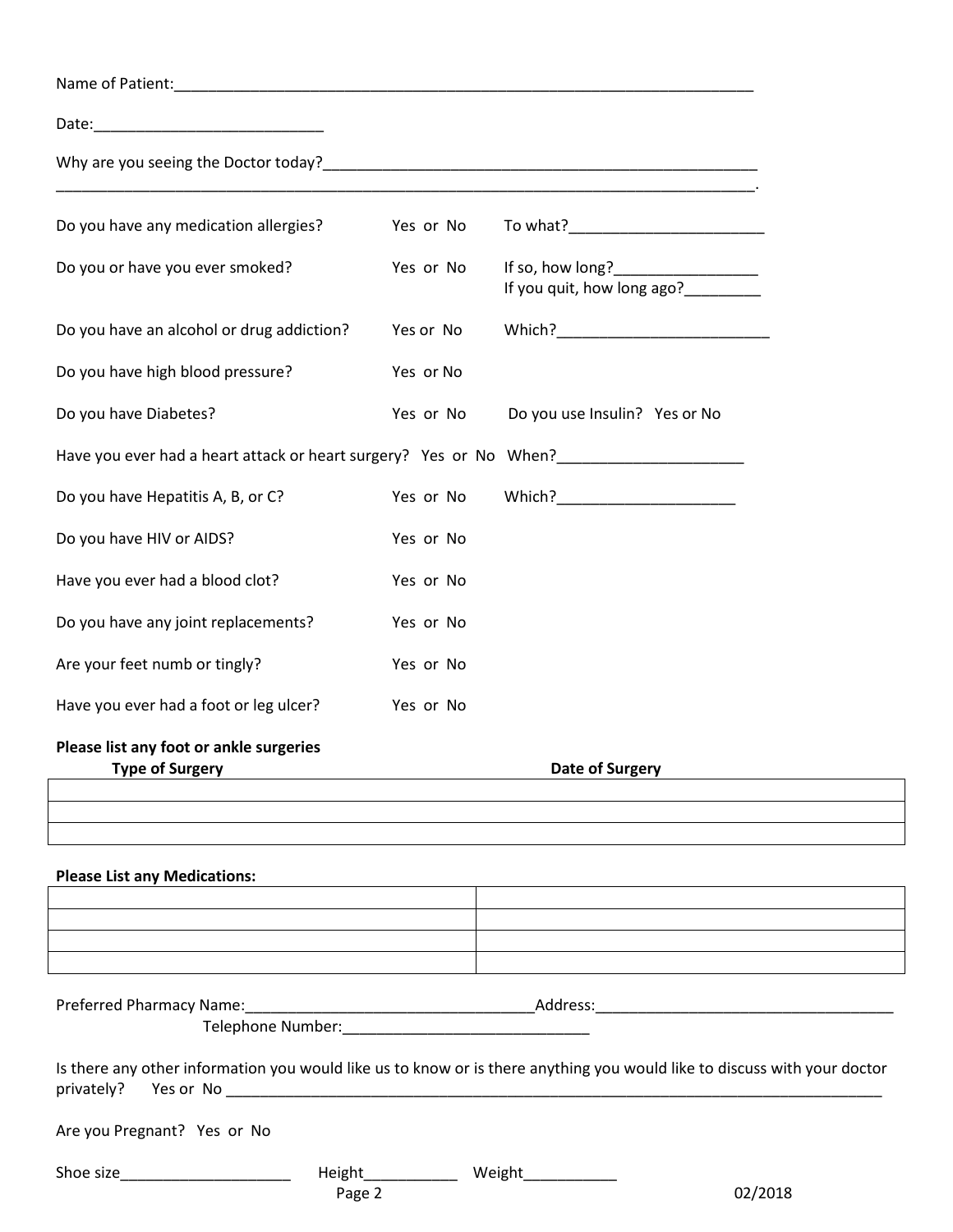## **Financial Policy for Step Lively Foot & Ankle Centers**

Thank you for choosing our office to provide you with medical care. We are committed to serving you with skill and high quality care. The medical services provided by our office are services you have elected to receive which may imply a financial responsibility on your part.

**INSURANCE:** We participate in most insurance plans, however we encourage you to check with your insurance carrier to confirm our participation. We require that you bring your insurance card with you to each visit so that we may confirm your eligibility. If you do not present your card and it is determined that you do not have coverage, you will be responsible for the charges incurred at the time of the service. You are responsible for keeping the office informed as to any changes in your insurance contract or carrier information. Please be aware that your insurance policy is a contract between you and your insurance carrier. We are pleased to provide the service of submitting claims for our patients; however we remind you that you are ultimately responsible for payment of any services provided to you.

**COPAYMENTS AND DEDUCTIBLES:** Most insurance plans require that the insured patient pay a co-payment for office visits and other specified services such as x-rays and injections. Step Lively Foot & Ankle Centers is **required** by the plans we contract with to collect your co-pay and any unmet deductible at the time of your service. Any questions you might have regarding co-payments and deductibles should be directed to your insurance company or your employer's human resources department. **Knowing your insurance benefits is your responsibility**.

**MEDICARE:** We are a participating Medicare provider. Medicare, as well as any secondary insurance, will be billed for you. Patients are responsible for paying their annual deductible if not previously met as well as any co-payments, which are usually 20% of the allowed amount for an item or service.

**SECONDARY INSURANCE:** Your medical claim will be forwarded to any secondary insurance after payment and/or explanation of benefits (EOB) is received from your primary insurance company.

**NON-COVERED SERVICES:** Please be aware that some of the services you receive **may not be covered** or not considered reasonable or necessary by Medicare or other insurers. You are responsible for payments of these services.

**REFERRALS/AUTHORIZATIONS:** We are required to follow all guidelines of a managed care plan that may require when you visit a specialist, you must have a referral from your primary care physician **prior to seeking specialty care**. If your plan requires a referral, and if you do not have a referral from your primary care physician at the time of the visit, you will be financially responsible for all services due in full upon completion of the visit. You may also be given the option to reschedule your appointment.

**CLAIM SUBMISSION:** We will submit your claims and assist you in any way we reasonably can to help get your claims paid. Your insurance company may need you to supply certain information directly. It is your responsibility to comply with their request in a timely manner. Please be aware that the balance of your claim is your responsibility whether or not your insurance company pays your claim.

PATIENT BILLING: You will be sent up to three notices for your financial responsibility (co-insurance/deductible) after payment and/or explanation of benefits (EOB) is received from your insurance company/companies. After the third and last notice, your account may be forwarded to collections. Please let the billing office know if you have any difficulties resolving your bill. Payment arrangements can be made on a case-by-case basis. We accept the following payment methods: Cash, Check, VISA/MasterCard/Discover, and HSA/HRA. An additional \$25.00 will be added to your statement if your check is returned for insufficient funds. In the event your insurance company should happen to send payment to you, the patient, we expect that you would forward it to our office to be applied to your balance.

**CHARGES YOU MAY INCUR:** If we are asked to complete additional forms or reports for you, there will be additional charges. Form and report completion fees are collected when the request is made. These fees will **NOT** be billed to your insurance company. Additional charges will be assessed for the following: Disability Forms, FMLA forms, Copies of Medical Records, Returned Checks, Attending Physician Statement, Over-the-counter medical supplies, and Shoe Restocking.

**DURABLE MEDICAL EQUIPMENT/CUSTOM ORTHOTICS:** Durable Medical Equipment (DME) and custom orthotics may not be returned.

I have read and agree to abide by the above financial policy and have been given an opportunity to ask questions on any points that I did not understand. I agree to pay Step Lively Foot & Ankle Centers any balance unpaid by my insurance carrier for myself or the below named person.

**ASSIGNMENT OF BENEFITS:** I, the undersigned, certify that I (or my dependent) have coverage with my insurance as presented and assign directly to Step Lively Foot & Ankle Centers, all insurance benefits, payable to me for services rendered. I understand that I am responsible for payment of deductibles, co-payments, and/or noncovered services. I hereby authorize the doctor to release all information necessary to secure payment of benefits. I authorize the release of my medical information to my insurance carrier, or requested physician to provide continuity of care. I authorize the use of this signature on all insurance submissions. I understand that it is my responsibility to inform the doctor's office if there is a change in my health insurance information.

| Patient's name (Printed):             | Patient's signature: | Date:                           |
|---------------------------------------|----------------------|---------------------------------|
| <b>FINANCIALLY RESPONSIBLE PARTY:</b> |                      |                                 |
| <b>Print Name:</b>                    | Signature:           | <b>Relationship to Patient:</b> |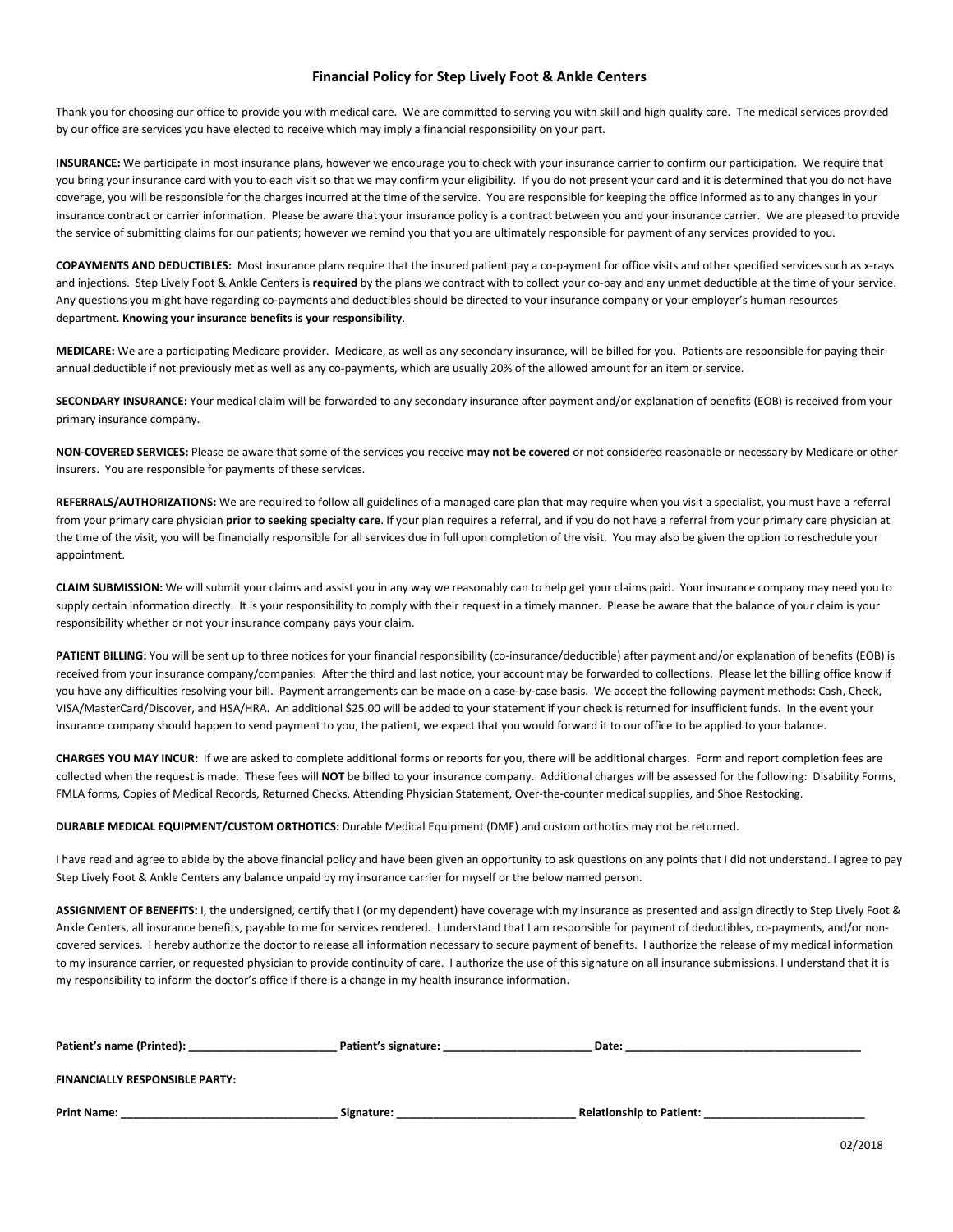## **PATIENT HIPAA ACKNOWLEDGEMENT AND DESIGNATION DISCLOSURE FORM**

## **I. Acknowledgement of Practice's** *Notice of Privacy Practices***:**

By subscribing my name below, I acknowledge that I was provided a copy of the Notice of Privacy Practices (NPP), and that I have read (or had the opportunity to read if I so chose) and understand the Notice of Privacy Practices (NPP) and agree to its terms.

|     | <b>Name of Patient</b>                                                                                                                                                                                                         | Date of Birth                                                           | <b>Signature of Patient/Parent/Guardian</b>                                                                                                                                                                                                                                                                                                                                                                                                                                                      | Date |  |  |  |
|-----|--------------------------------------------------------------------------------------------------------------------------------------------------------------------------------------------------------------------------------|-------------------------------------------------------------------------|--------------------------------------------------------------------------------------------------------------------------------------------------------------------------------------------------------------------------------------------------------------------------------------------------------------------------------------------------------------------------------------------------------------------------------------------------------------------------------------------------|------|--|--|--|
| II. | <b>Representative:</b><br>care.                                                                                                                                                                                                |                                                                         | Designation of Certain Relatives, Close Friends and other Caregivers as my Personal<br>I agree that the practice may disclose certain pieces of my health information to a Personal<br>Representative of my choosing, since such person is involved with my healthcare or payment<br>relating to my healthcare. In that case, the Physician Practice will disclose only information that is<br>directly relevant to the person's involvement with my healthcare or payment relating to my health |      |  |  |  |
|     | Print Name: 1988 and 1988 and 1988 and 1988 and 1988 and 1988 and 1988 and 1988 and 1988 and 1988 and 1988 and 1988 and 1988 and 1988 and 1988 and 1988 and 1988 and 1988 and 1988 and 1988 and 1988 and 1988 and 1988 and 198 |                                                                         | Last four digits of SSN or other identifier:                                                                                                                                                                                                                                                                                                                                                                                                                                                     |      |  |  |  |
|     |                                                                                                                                                                                                                                |                                                                         | Last four digits of SSN or other identifier:                                                                                                                                                                                                                                                                                                                                                                                                                                                     |      |  |  |  |
|     | Last four digits of SSN or other identifier:                                                                                                                                                                                   |                                                                         |                                                                                                                                                                                                                                                                                                                                                                                                                                                                                                  |      |  |  |  |
|     |                                                                                                                                                                                                                                |                                                                         | As provided by Privacy Rule Section 164.522(b), I hereby request that the Practice make all                                                                                                                                                                                                                                                                                                                                                                                                      |      |  |  |  |
|     | <b>Home Telephone Number:</b>                                                                                                                                                                                                  | communications to me by the alternative means that I have listed below. | <b>Written Communication Address:</b>                                                                                                                                                                                                                                                                                                                                                                                                                                                            |      |  |  |  |
|     |                                                                                                                                                                                                                                | OK to leave message with detailed information                           | OK to mail to address listed above                                                                                                                                                                                                                                                                                                                                                                                                                                                               |      |  |  |  |
|     | <b>Work Telephone Number:</b>                                                                                                                                                                                                  | Leave message with call back numbers only                               | E-mail me at:<br><b>Fax Communication:</b>                                                                                                                                                                                                                                                                                                                                                                                                                                                       |      |  |  |  |
|     |                                                                                                                                                                                                                                |                                                                         | OK to leave message with detailed information ________ OK to Fax at the number listed above                                                                                                                                                                                                                                                                                                                                                                                                      |      |  |  |  |

**V. The HIPAA Privacy rule requires healthcare providers to take reasonable steps to limit the use** or disclosure of, and requests for PHI. I understand that this accounting will not reflect disclosures that are made in the course of the Practice's ordinary health care activities related to providing patient treatment, obtaining payment for its services or its internal operations. Also, the Practice does not have to account for disclosures for which I have executed an Authorization permitting disclosures of my PHI.

| Date of<br>disclosure<br>request | Disclosed to whom:<br>address/fax | <b>Description of</b><br>disclosure | Purpose of<br>disclosure | Dates of<br><b>Service of</b><br>disclosure | <b>Person</b><br>completing<br>request | Date<br>completed |
|----------------------------------|-----------------------------------|-------------------------------------|--------------------------|---------------------------------------------|----------------------------------------|-------------------|
|                                  |                                   |                                     |                          |                                             |                                        |                   |
|                                  |                                   |                                     |                          |                                             |                                        |                   |
|                                  |                                   |                                     |                          |                                             |                                        |                   |